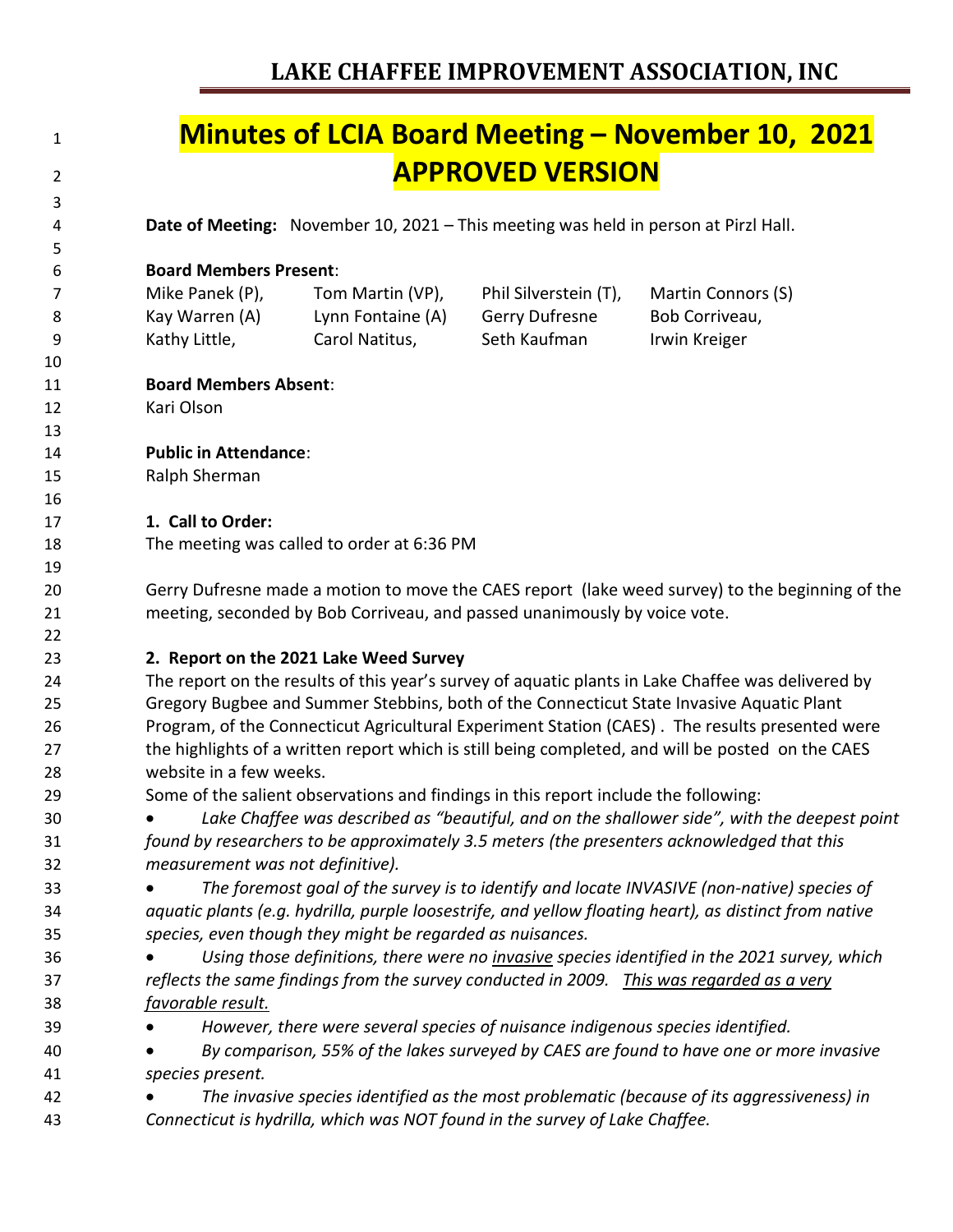| 44 | The water clarity (measured by the amount of light able to pass through a measured quantity |
|----|---------------------------------------------------------------------------------------------|
| 45 | of water) has improved from the 2009 survey to 2021.                                        |
| 46 | Sources of invasive species. The presenters identified the following vehicles as foremost   |
| 47 | ways that invasive species can enter a lake:                                                |
| 48 | a) Aquarium industry: most invasive species were introduced as live plants for home         |
| 49 | aquariums, which were subsequently released by owners who were cleaning or                  |
| 50 | dismantling their aquariums                                                                 |
| 51 | b) Water Gardening: individuals or businesses who built gardens that were populated         |
| 52 | by non-native species, which then migrated into nearby lakes.                               |
| 53 | c) Wild fowl (e.g. geese, ) who ingest plants or seeds at one location, then migrate to     |
| 54 | different locations and deposit those in fecal material.                                    |
| 55 | Managing plant populations. The advantages and disadvantages of the following               |
| 56 | approaches to managing plants were presented and discussed:                                 |
| 57 | Harvesting<br>$\circ$                                                                       |
| 58 | Diver assisted suction harvesting (DASH)<br>O                                               |
| 59 | <b>Benthic Barriers</b><br>$\circ$                                                          |
| 60 | Draw Down<br>$\circ$                                                                        |
| 61 | <b>Dredging</b><br>$\circ$                                                                  |
| 62 | <b>Aquatic Herbicides</b><br>$\circ$                                                        |
| 63 | <b>Biologic Control/Grass Carp</b><br>$\circ$                                               |
| 64 |                                                                                             |
| 65 |                                                                                             |
| 66 | 3. Approval of Minutes from the October 13, 2021 Meeting: One correction was made:          |
| 67 | Line 4: Changing the date of the October meeting from "October 138" to "October 13".        |
| 68 | Gerry Dufresne made a motion to accept the minutes as amended, seconded by Seth             |
| 69 | Kaufman, and passed by a unanimous voice vote.                                              |
| 70 |                                                                                             |
| 71 | 4. Public Comments                                                                          |
| 72 | There were no public comments.                                                              |
| 73 |                                                                                             |
| 74 | 5. Acceptance of Treasurer's Report                                                         |
| 75 | Phil Silverstein reported that taxes have been received from 150 of 244 homeowners, and     |
| 76 | several very generous donations were received from residents who care about the lake. An    |
| 77 | earnest "THANK YOU!" to all those who donated.                                              |
| 78 | A motion was made by Gerry Dufresne to accept the Treasurer's Report as submitted,          |
| 79 | seconded by Carol Natitus, and approved unanimously by voice vote.                          |
|    |                                                                                             |
| 80 |                                                                                             |
| 81 | 6. President's Remarks                                                                      |
| 82 | In support of Lynn Fontaine's proposal to build an open library to be installed at the Main |
| 83 | Beach, which is the location of the School Bus Stop for students, Mike Panek purchased a    |
| 84 | library kit from Amazon at his own expense and donated this to the LCIA for the purpose     |
| 85 | recommended by Lynn. The kit is being stored at Pirzl Hall pending installation.            |
| 86 |                                                                                             |
| 87 | THANK YOU MIKE!                                                                             |
| 88 |                                                                                             |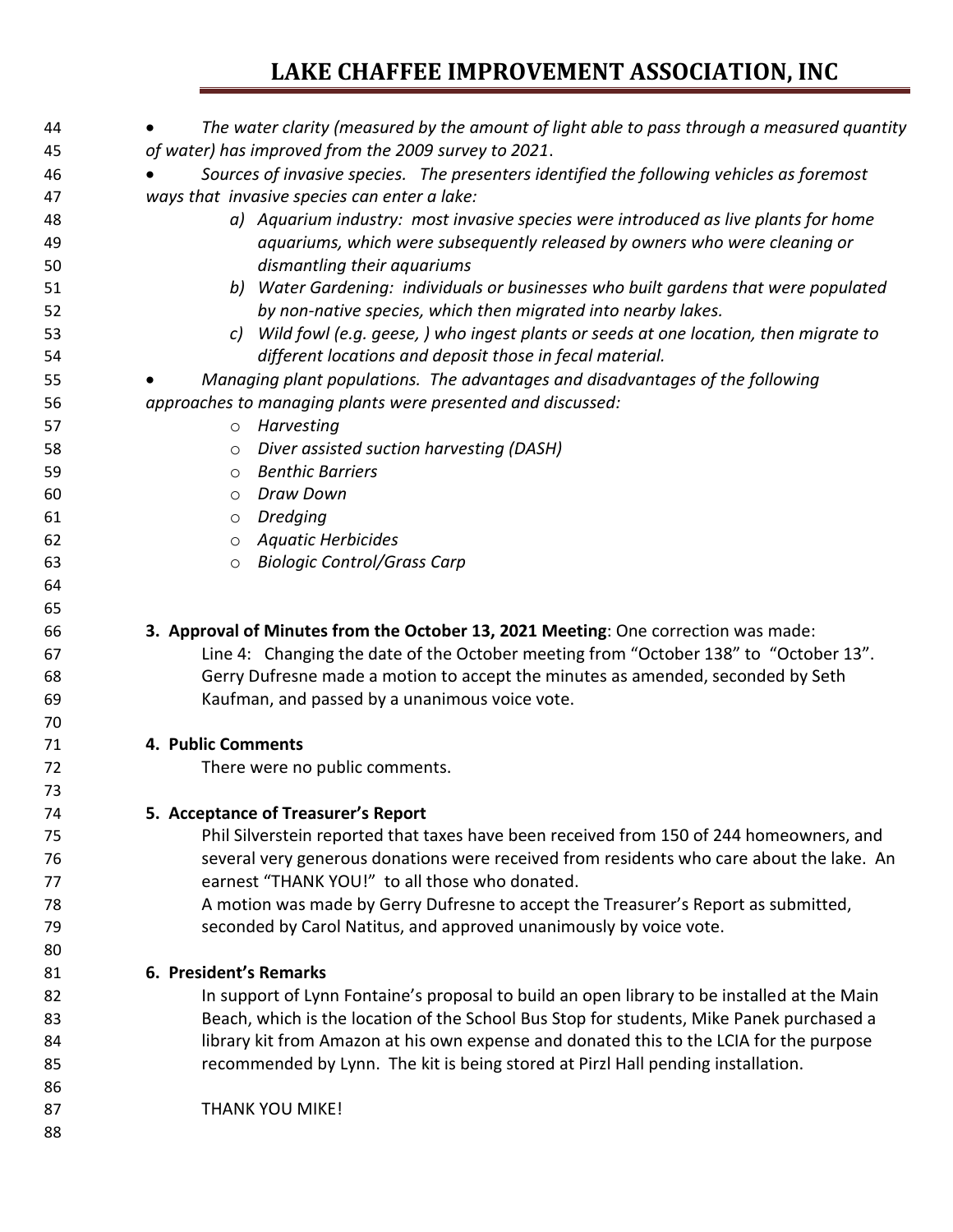| 89  |    | 7.Correspondence                                                                                |
|-----|----|-------------------------------------------------------------------------------------------------|
| 90  |    |                                                                                                 |
| 91  |    | Nicole Smiros - request for rental application was withdrawn<br>a)                              |
| 92  |    | b) Tom Bennet of the Lake Symposium - Mike will send the link to everyone incase they are       |
| 93  |    | interested                                                                                      |
| 94  |    | Question raised by Phil Silverstein regarding tax free status of Ference family members.<br>c)  |
| 95  |    | d) Ann Doolittle inquired if she can cut cattails on her property? (yes she can)                |
| 96  |    | Marial Kirby of Westford Drive - inquiry re: when her tax payment check will clear.<br>e)       |
| 97  |    | Resident at 13 Amidon inquired regarding bond requirement for heavy truck road usage;<br>f      |
| 98  |    | required by LCIA ordinance $LC01 - 10 - 5$ .                                                    |
| 99  |    |                                                                                                 |
| 100 | 8. | <b>Chairperson's Reports:</b>                                                                   |
| 101 |    |                                                                                                 |
| 102 |    | a. Boat Launch and Boat Dock: (Gerry Dufresne)                                                  |
| 103 |    | Necessary maintenance completed.                                                                |
| 104 |    |                                                                                                 |
| 105 |    | b. Constable: (Gerry Dufresne) - Gerry rode his motorcycle around the lake, and had an          |
| 106 |    | exchange with a resident. Subsequently a complaint was received regarding his use of            |
| 107 |    | motorcycle to give out candy.                                                                   |
| 108 |    |                                                                                                 |
| 109 |    | c. Beaches - Main & Mothers: (Jean Panek) Mother's beach still has unclaimed items; tabled      |
| 110 |    | for future action.                                                                              |
| 111 |    |                                                                                                 |
| 112 |    | d. Dam: (Kari Olson) Need to deactivate siphon this weekend. Will also need another work        |
| 113 |    | party to dismantle and stow the siphon parts.                                                   |
| 114 |    |                                                                                                 |
| 115 |    | e. Environmental: (Ralph Sherman) Briefing by staff of CASE was excellent - Thanks!             |
| 116 |    |                                                                                                 |
| 117 |    | f. Roads: (Mike Panek) Greg Peck did check roads based on Mike's map; deferred to next          |
| 118 |    | meeting pending Phil Silverstein's research.                                                    |
| 119 |    |                                                                                                 |
| 120 |    | g. Fund Raising: \$40.00 was received from Kathy Little for merchandise sales.                  |
| 121 |    |                                                                                                 |
| 122 |    | h. Tax Collection:                                                                              |
| 123 |    | A family from Deerfield Drive proposed to deed property back to the association in exchange for |
| 124 |    | back taxes. Tom Martin will research on the back taxes and update the BOD at the next           |
| 125 |    | meeting.                                                                                        |
| 126 |    |                                                                                                 |
| 127 |    | Another similar issue was raised, which Tom will also research with the lawyer.                 |
| 128 |    |                                                                                                 |
| 129 |    | i. Hall:                                                                                        |
| 130 |    | No report                                                                                       |
| 131 |    |                                                                                                 |
| 132 |    | j. Website:                                                                                     |
| 133 |    | Appears to be working fine - no problems.                                                       |
| 134 |    |                                                                                                 |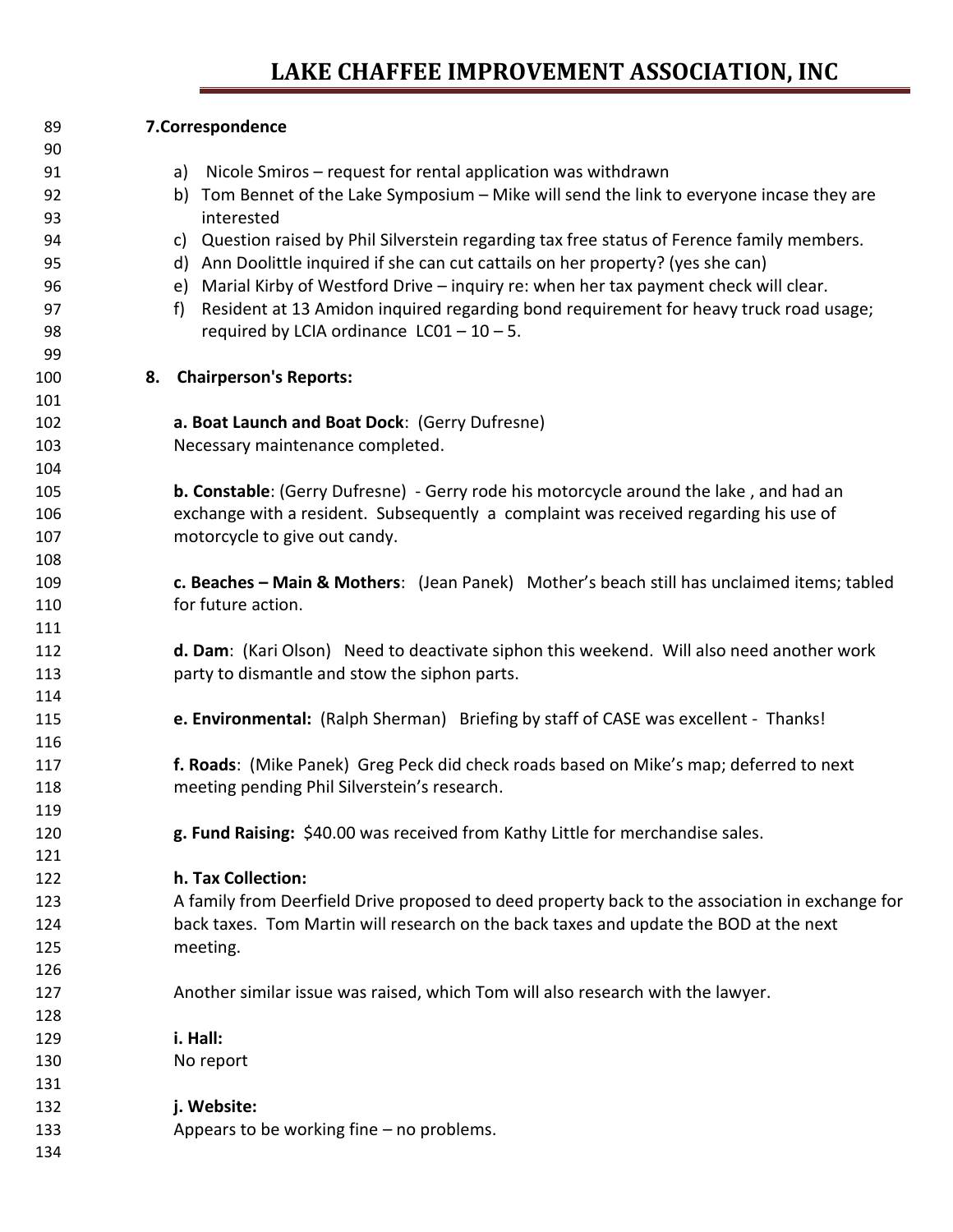| 135 |                                                                                                     |
|-----|-----------------------------------------------------------------------------------------------------|
| 136 | 9. Old Business:                                                                                    |
| 137 | Marty Connors' proposal for enforcement of ordinance violations was tabled until next<br>∗          |
| 138 | meeting                                                                                             |
| 139 |                                                                                                     |
| 140 | 10. New Business:                                                                                   |
| 141 | The LCIA BOD discussed the use of the Hall without formal rental agreement, and it was<br>$\bullet$ |
| 142 | reaffirmed that Pirzl Hall should not be used unless such use has been approved by the              |
| 143 | President of the Board, or the Hall Chairperson.                                                    |
| 144 |                                                                                                     |
| 145 | 11. Adjournment: Gerry Dufresne moved that the Board meeting be adjourned at 8:38; seconded         |
| 146 | by Bob Corriveau; approved unanimously by voice vote.                                               |
| 147 |                                                                                                     |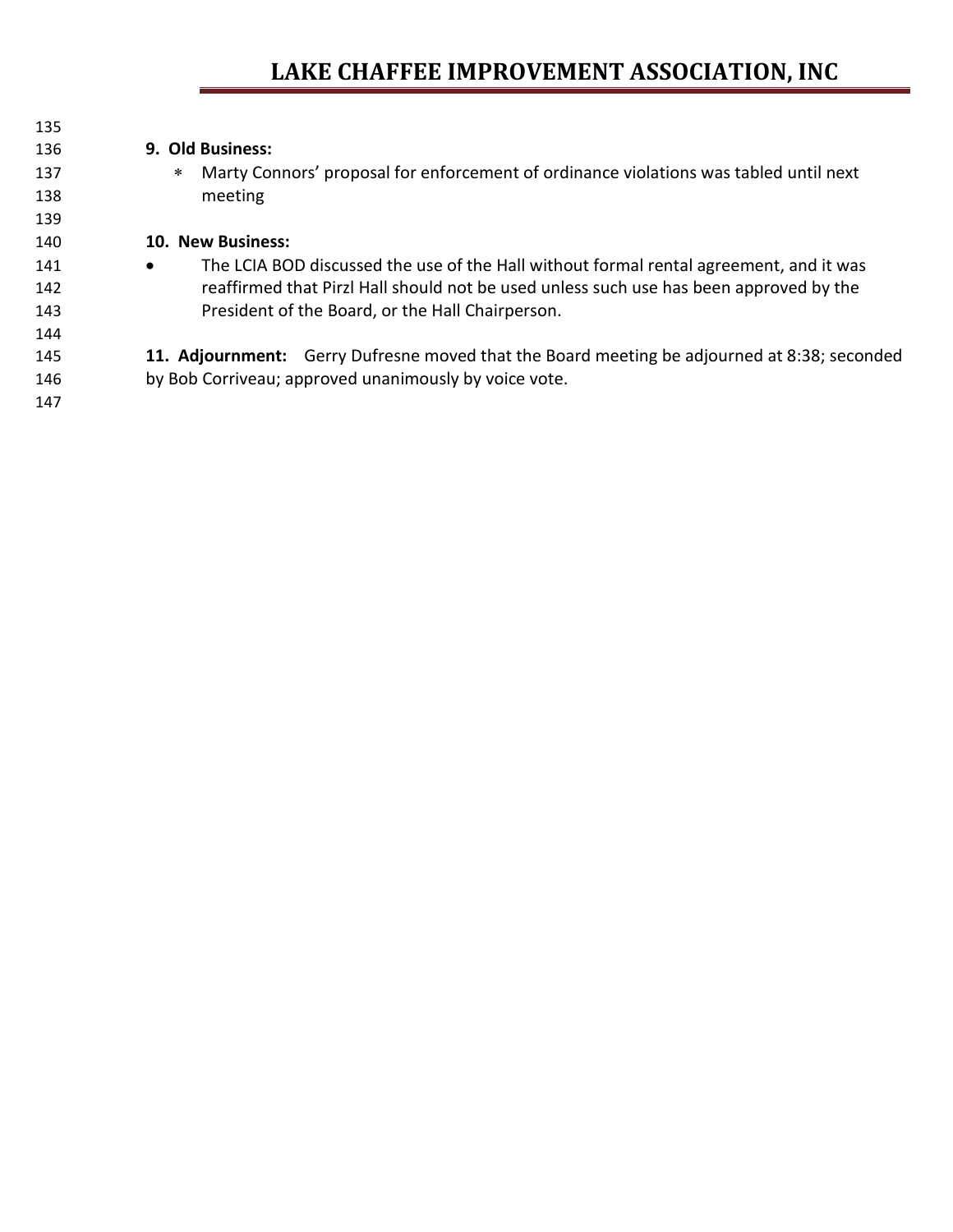|                                  | <b>CURRENT YEAR 2021 - 2022</b> |                     |                                | <b>PREVIOUS YEARS ACTUAL</b> |             |  |
|----------------------------------|---------------------------------|---------------------|--------------------------------|------------------------------|-------------|--|
|                                  | <b>OCTOBER 2021</b>             | <b>YEAR TO DATE</b> | <b>BUDGET</b><br>$2021 - 2022$ | 2020 - 2021                  | 2019 - 2020 |  |
| <b>INCOME</b>                    |                                 |                     |                                |                              |             |  |
| Taxes - Current                  | \$20,598.00                     | \$20,810.00         | \$53,192.00                    | \$42,359.47                  | \$35,452.11 |  |
| Past Tax + Interest + Fees       | \$462.81                        | \$1,143.01          | \$4,000.00                     | \$16,629.99                  | \$7,845.96  |  |
| Donations                        | \$2,182.00                      | \$2,182.00          |                                | \$1,804.16                   | \$2,023.18  |  |
| <b>LCIA Hall Rental</b>          |                                 | \$0.00              |                                | \$0.00                       | \$525.00    |  |
| Fund raising                     | \$603.00                        | \$848.00            | \$2,500.00                     | \$240.00                     | \$784.00    |  |
| Website + Newsletter             |                                 | \$0.00              |                                | \$0.00                       | \$0.00      |  |
| Int. + Other LCIA Accts          | \$2.91                          | \$10.20             |                                | \$47.51                      | \$30.52     |  |
| Other                            | \$25.00                         | \$25.00             |                                | \$0.00                       | \$25.00     |  |
| From Other LCIA Accounts         |                                 | SO.00               |                                | \$0.00                       | 50.00       |  |
| <b>INCOME Totals</b>             | \$23,873.72                     | \$25,018.21         | \$59,692.00                    | \$61,081.13                  | \$46,685.77 |  |
| <b>EXPENSE</b>                   |                                 |                     |                                |                              |             |  |
| Hall Maintenance                 |                                 | \$439.00            | \$1,000.00                     | \$410.00                     | \$350.00    |  |
| Hall Utilities (Elec + Heat)     | \$152.10                        | \$412.87            | \$2,400.00                     | \$1,943.57                   | \$2,449.13  |  |
| Office Expense                   |                                 | \$0.00              | \$200.00                       | \$45.75                      | \$62.00     |  |
| Bookkeeping Service              | \$300.00                        | \$800.00            | \$3,600.00                     | \$2,600.00                   | \$0.00      |  |
| Mail / Postage                   |                                 | \$0.00              | \$300.00                       | \$257.50                     | \$186.00    |  |
| Road: Repair (Pave + Brush)      |                                 | \$2,002.31          | \$7,500.00                     | \$1,002.99                   | \$13,188.83 |  |
| Road: Snow Plow + Sand           |                                 | \$0.00              | \$14,000.00                    | \$10,675.00                  | \$6,750.00  |  |
| Insurance                        |                                 | \$0.00              | \$11,750.00                    | \$10,335.40                  | S9,977.60   |  |
| Legal Costs + Fees               |                                 | \$0.00              | \$500.00                       | \$10.00                      | \$65.00     |  |
| Beach Maint + Recreation         |                                 | \$0.00              | \$1,500.00                     | \$1,200.00                   | \$0.00      |  |
| Landscaping                      | \$200.00                        | \$400.00            | \$3,000.00                     | \$900.00                     | \$2,100.00  |  |
| Lake Mainten ance / H 20 Testing |                                 | \$2,845.00          | \$2,400.00                     | \$1,358.65                   | \$105.00    |  |
| To Other LCIA Accts              |                                 | \$0.00              | \$0.00                         | \$0.00                       | \$0.00      |  |
| Website + Newsletter             |                                 | \$0.00              | \$500.00                       | \$64.08                      | \$44.00     |  |
| Miscellaneous Expense            | \$50.00                         | \$50.00             | \$500.00                       | \$0.00                       | \$700.00    |  |
| Lake Dam Acct Funding            |                                 | \$0.00              | \$500.00                       | \$500.00                     | \$500.00    |  |
| Road Improvement Fund            |                                 | \$0.00              | \$5,000.00                     | \$5,000.00                   | \$0.00      |  |
| Septic Replacement Fund          |                                 | \$0.00              | \$5,000.00                     | \$5,000.00                   | \$5,000.00  |  |
| <b>EXPENSE Totals</b>            | \$702.10                        | \$6,949.18          | \$59,650.00                    | \$41,302.94                  | \$41,477.56 |  |

| 8600 General Fund Balance          |  |           | <b>Other LCIA Bank Accounts</b>             |         |           |
|------------------------------------|--|-----------|---------------------------------------------|---------|-----------|
| October 1, 2021 Starting Balance   |  |           | 36,020.53 0220 - Lake & Dann Maint Svg Acct |         | 4,410.59  |
| <b>Total Month Income</b>          |  |           | 23.873.72 6720 - LCIA Misc Savings Acct     |         | 19,880.42 |
| <b>Total Month Expense</b>         |  |           | (702.10) 8960 - LCIA Special Use Ckg Acct   |         | 17,343.84 |
| Balance (thru October 31, 2021) \$ |  | 59,192.15 |                                             | Total S | 41,634.85 |